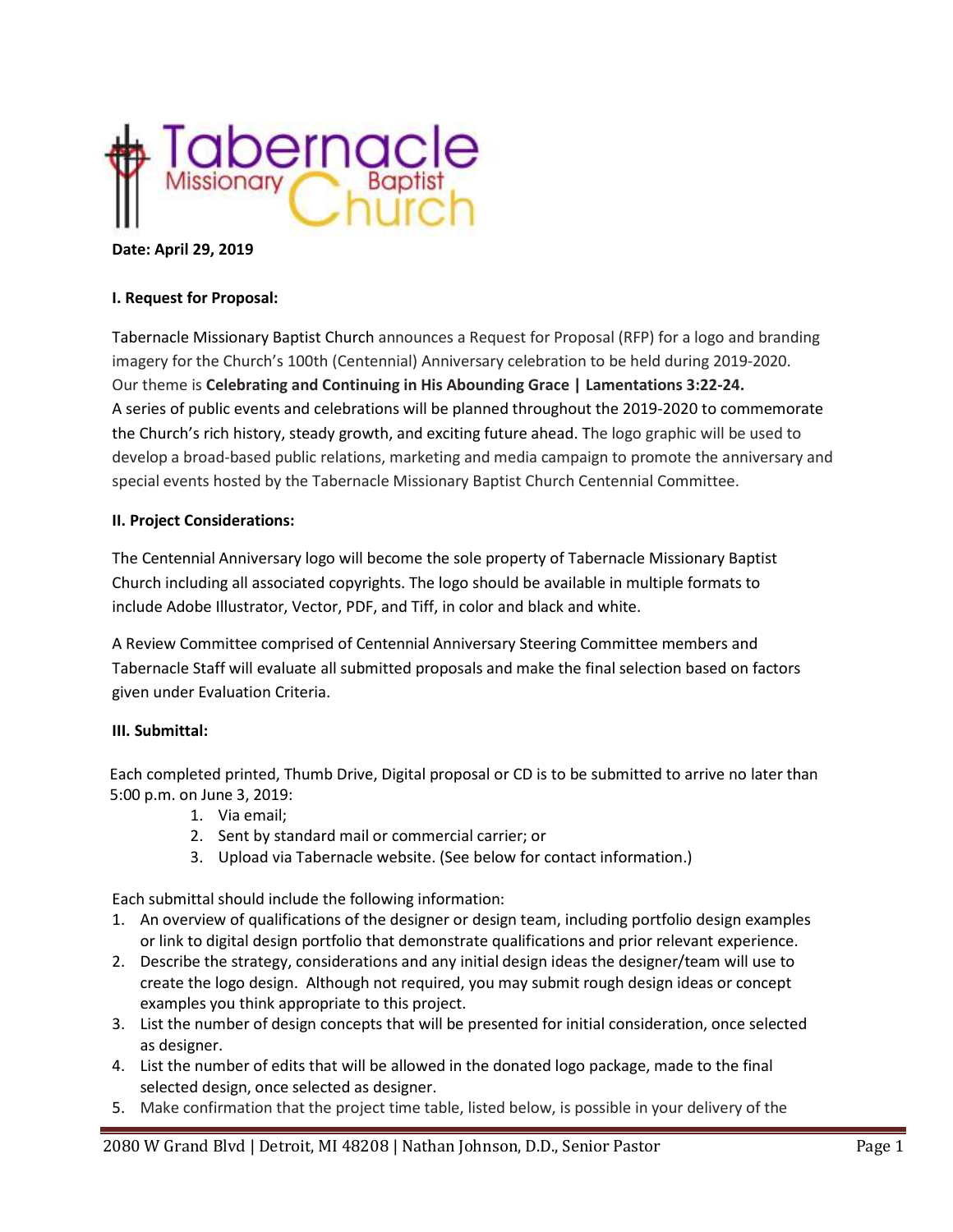final logo.

- 6. List three references and contact information for each.
- 7. Statement of waiver of Design fee, to include all of the requirements listed above.

# **RFP must be received back no later than 5:00 p.m. on June 3, 2019.**

### **IV. Project Deliverables required by chosen designer:**

- 1. Attend an initial design overview meeting with members of the Centennial Anniversary Steering Committee, along with a possible minimum of three (3) required meetings throughout the design process. (Some meetings may be held through digital communication, such as email)
- 2. Pre-determined number of logo concept submissions. (This information will be a part of contract)
- 3. Pre-determined number of logo edits allowed. (This information will be a part of contract)
- 4. Full-color recommendations.
- 5. Final logo design in the following formats: full color and black/white versions in vector, jpeg, pdf.
- 6. Final design PMS colors.
- 7. Usage variations of logo, if applicable.

# **V. Project Schedule (all dates are 2019):**

| May 6   | <b>Request for Proposals Released</b>                                            |
|---------|----------------------------------------------------------------------------------|
| June 3  | Proposals Due (all required elements must be received by 5:00 p.m. on this date) |
| June 17 | Selection of winning proposal announced (pending Pastoral approval)              |
| June 24 | Non-winners will be notified by mail. Submitted materials will not be returned.  |
| July 1  | Design contract to Tabernacle Leadership for approval                            |
| July 15 | Project deliverables due                                                         |

### **VI. Evaluation Process:**

All submittals will be evaluated in accordance with the following factors:

A. Quality of Proposal – Submitted considerations must present its essential visual elements in an engaging style and communicate the purpose of the anniversary to the viewer.

If portfolio designs are submitted in lieu of conceptual designs, the visual elements and logo designs styles will be reviewed to ensure the designer can potentially deliver the appropriate message and appeal to the targeted audience. (Targeted audience: Current Tabernacle Members; past members; community and future visitors and members)

- B. Capability and Capacity of Designer/Design Team Proposals demonstrate the clear ability to provide required services and meet project time requirements.
- C. Ease of collaboration and the ability to work within the project constraints.

### **VII. General Information:**

Please indicate the project name, *Tabernacle Centennial Anniversary*, on the outside of the response